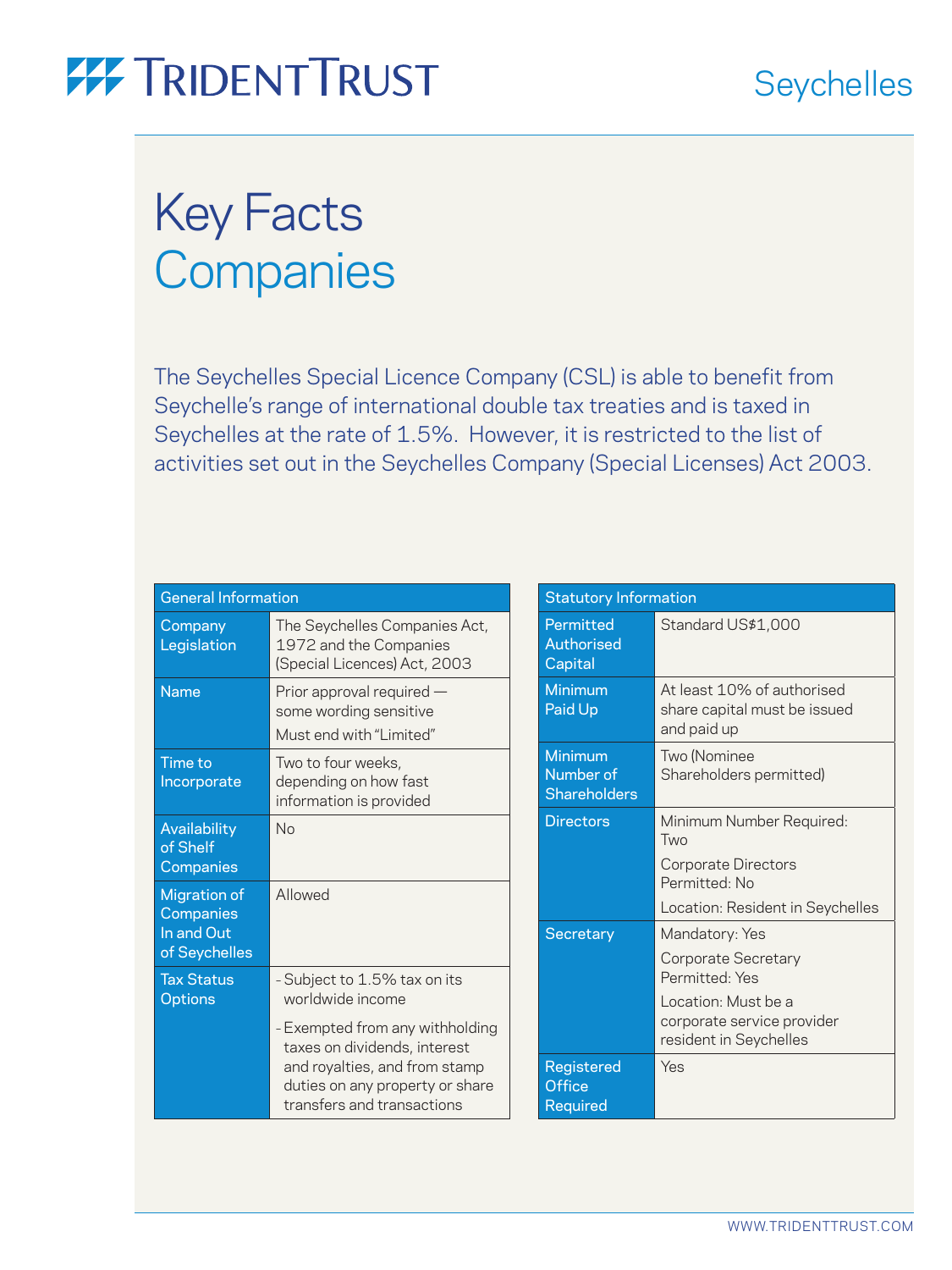# Key Facts **Companies**

| Company<br><b>Minutes</b>                                                  | Yes                                                                                                                                                                        |
|----------------------------------------------------------------------------|----------------------------------------------------------------------------------------------------------------------------------------------------------------------------|
| <b>Company Seal</b>                                                        | Yes                                                                                                                                                                        |
| Memorandum<br>and Articles<br>of Association                               | Yes                                                                                                                                                                        |
| <b>Documents</b><br><b>Retained</b> at<br>Registered<br><b>Office</b>      | Minutes, register of members,<br>register of directors and<br>officers, books of accounts,<br>memorandum and articles<br>of association, register of<br>shares, agreements |
| Information<br><b>Required</b><br>by the<br><b>Authorities</b><br>Prior to | - Names, bank references,<br>copy passports, residential<br>address of beneficial<br>owners, Shareholders,<br>Directors, Secretary;                                        |
| Incorporation                                                              | - Details of proposed activities,<br>business plan (including a<br>detailed three-year cash<br>flow forecast), resumé of<br>promoters, Curriculum Vitae                    |
|                                                                            | - Memorandum and Articles<br>of Association accompanied<br>by a Certificate signed by<br>a legal practitioner                                                              |
| <b>Accounting and Administration</b>                                       |                                                                                                                                                                            |
| <b>Audited</b><br><b>Accounts</b><br>Required                              | Yes                                                                                                                                                                        |
| Filing of<br><b>Accounts</b>                                               | Yes (not publicly accessible)                                                                                                                                              |
| Filing of<br>Accounts                                                      | Yes (not publicly accessible)                                                                                                                                              |

| <b>Filing of</b><br>Annual<br>Administrative<br>Return | Yes (not publicly accessible)                                                                                                                                                                                                                                                                                                                                                                                                                                                                    |
|--------------------------------------------------------|--------------------------------------------------------------------------------------------------------------------------------------------------------------------------------------------------------------------------------------------------------------------------------------------------------------------------------------------------------------------------------------------------------------------------------------------------------------------------------------------------|
| <b>Where Should</b><br><b>Meetings</b><br>be Chaired   | Anywhere by telephone or<br>any other electronic means                                                                                                                                                                                                                                                                                                                                                                                                                                           |
| Annual<br>Government<br>Costs                          | Licence Fee: US\$1,000 +<br>7.5% tax<br>Annual Return Filing Fee:<br>US\$200 + 5% tax                                                                                                                                                                                                                                                                                                                                                                                                            |
| <b>Exchange</b><br>Controls                            | <b>No</b>                                                                                                                                                                                                                                                                                                                                                                                                                                                                                        |
| <b>Double Tax</b><br><b>Treaties</b>                   | Yes                                                                                                                                                                                                                                                                                                                                                                                                                                                                                              |
| Approved<br><b>Activities</b>                          | As listed in Schedule One of the<br>Companies (Special Licences)<br>Act, 2003:<br>- Investment management<br>and advice<br>- Offshore banking<br>- Offshore insurance<br>- Reinsurance<br>- Business of:<br>· investment company<br>• holding company<br>· marketing company<br>· company holding<br>intellectual property<br>• headquarters company<br>• human resources company<br>• franchise company<br>- Business under an ITZ licence<br>- Any other business approved<br>by the Authority |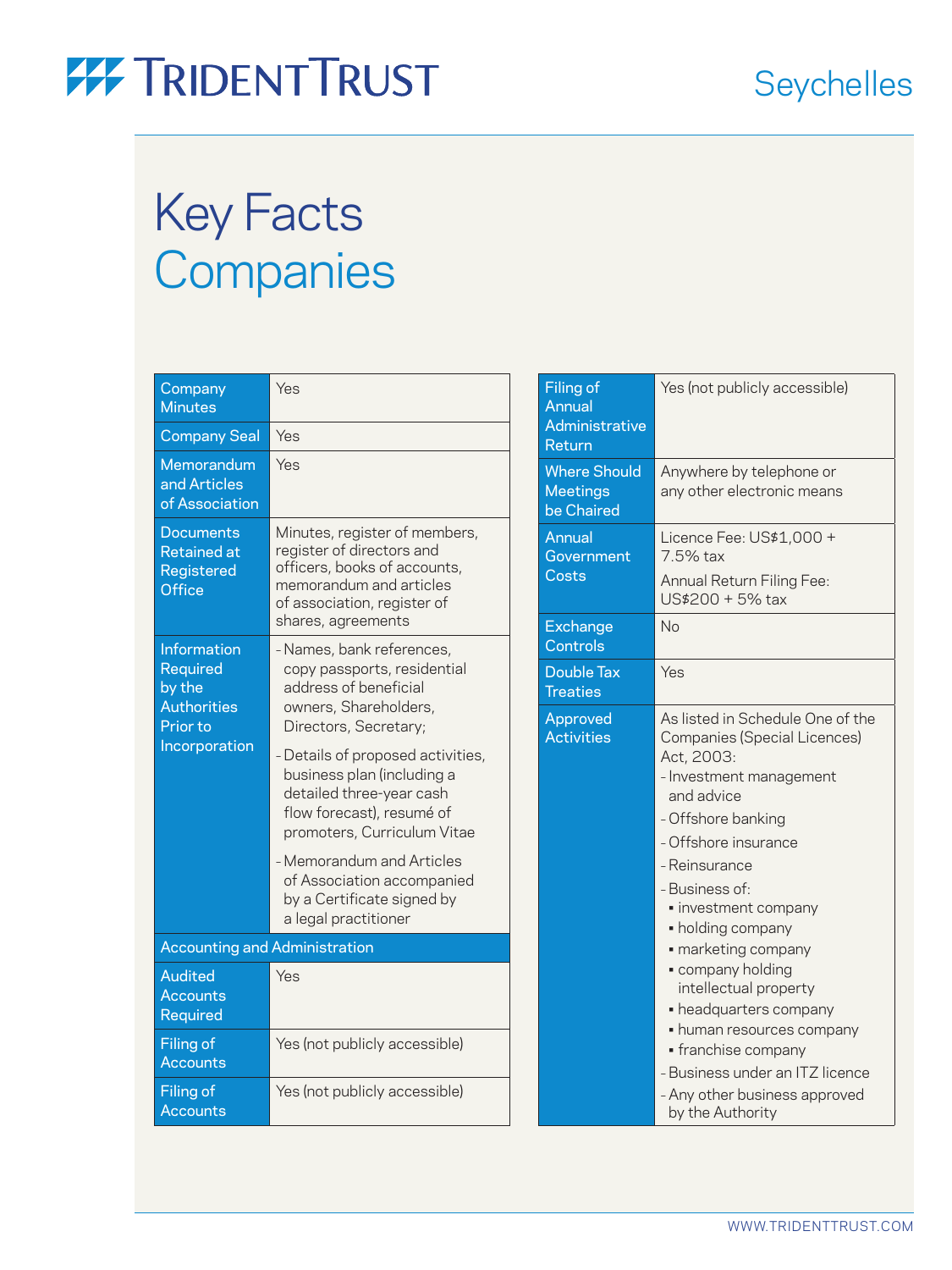### **Seychelles**

## Key Facts **Companies**

| Advantages           | - Full benefits of Double<br><b>Taxation Treaties</b>                                                               |
|----------------------|---------------------------------------------------------------------------------------------------------------------|
|                      | - Credibility for high profile<br>trading operations                                                                |
|                      | - Low tax company (liable to<br>1.5% tax on its global income)                                                      |
|                      | - Exempted from any withholding<br>taxes on dividends, interest<br>and royalties                                    |
|                      | - Exempted from stamp duties<br>on any property or share<br>transfers and transactions<br>- Stable environment      |
| <b>Disadvantages</b> | - More complex and expensive<br>than traditional IBCs                                                               |
|                      | - Name and address of the<br>beneficial owner needs to<br>be disclosed to the Registrar<br>(not for public viewing) |